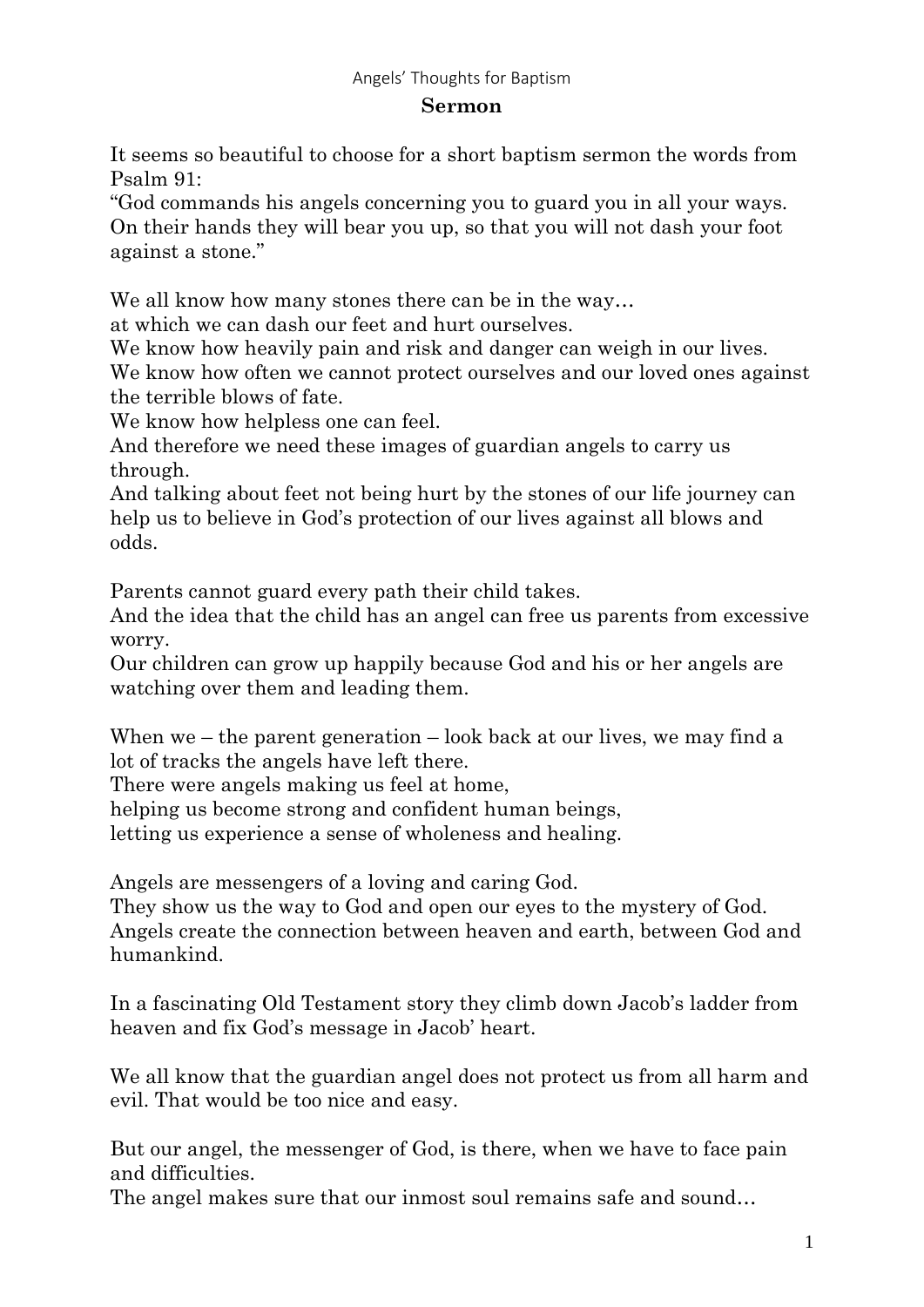…that even after darkness and despair, after having gone through hell, we can hopefully and trustfully envision the future.

Such knowledge is important and precious –

especially when we think of children whose young lives don't begin all easy and happy...

We must understand that talking about angels,

believing in the presence of God,

does not mean that our children will stay far away from danger and harm. It means that we and they are offered the ability to see the traces of the angels and the godly care beyond the hardships and sorrows.

With angels at our side we will be able to cope with whatever life holds in store for us.

With angels at our side, watching over us, carrying us, leading us – we will be able to let go of the sadness, the fear, the despair, the hopelessness. With angels at our side, we can discover the forces of healing and grace that we all bear in our hearts and souls:

our children just as much as we ourselves… everybody.

We must only allow God and his messengers to touch our lives with genuine and unconditional love.

The Bible shows us how to speak about angels… in order to understand God and God's effect on people.

Often images are used:

a being that surrounds us,

an experience of loving closeness,

encouragement,

an inner light,

or a shining spiritual being.

Whether dreams, or visions, or visible things,

all images help to understand the healing and protective closeness of God.

One famous example is the story of Jacob and the ladder from heaven, on which angels walk up and down in order to connect Jacob with God.

Jacob flees from his brother Esau.

He is afraid.

Jacob had betrayed Esau, had stolen his older brother's right of the firstborn and the blessing that usually is passed on by the father to the oldest son in the family.

Understandably Esau is mad with rage.

Jacob – on the run – has to spend the night in the middle of the desert and uses a rock as a pillow.

There he has a dream:

there was a ladder reaching from the earth right up into heaven.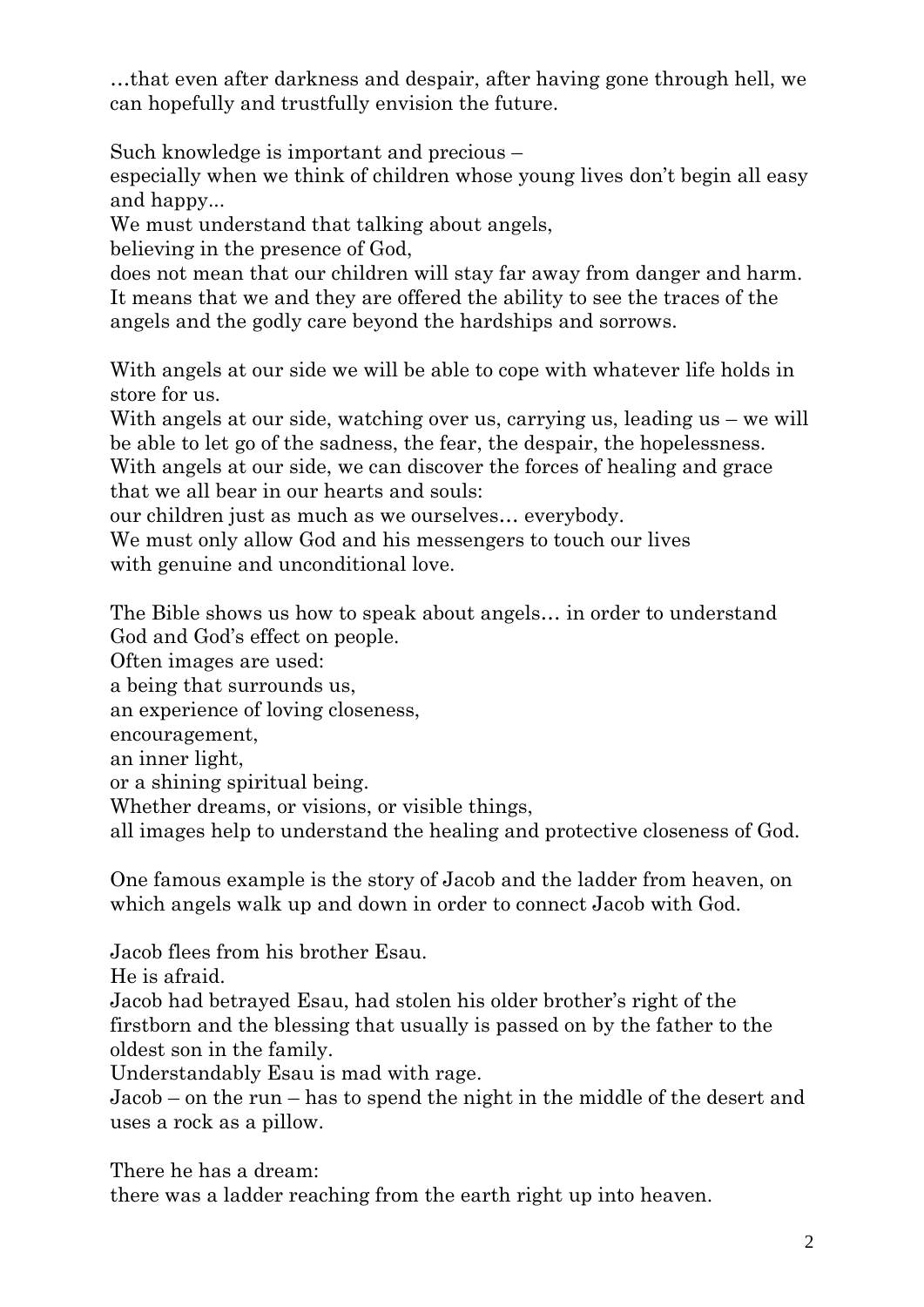God's angels were ascending and descending on it.

And God,

standing at the top of the ladder promises to Jacob that he will be with him,

that he will keep him wherever he goes,

that he will give him a place to stay and a home,

and that he will not leave Jacob before all this has come true.

The angles in the story create a connection between heaven and earth.

They open heaven to the one who is on the run, to whom the future seems dark and done.

All of a sudden the life of this person who fearfully runs away

takes on a greater dimension.

Jacob's horizon widens;

and he now knows that his life will succeed,

that God will be with him and fulfil his promises.

Where Jacob has given up all hope, angels cross his path and shed a new and brighter light on his whole situation.

The dead end becomes the starting point of a new beginning.

Jacob's soul recovers, and the desert loses its threatening harshness.

Jacob still has to make his way through it,

but he now knows for sure that God is at his side.

The stone which Jacob chooses as a pillow

can be an image of the many stones that lie on our path

that we run up against and fall over.

The stumbling block becomes a strong foundation for the ladder to heaven…

Where Jacob stumbles, falls and fails, the angels open heaven to him.

Wherever we struggle with stones on our paths

we may find chances to widen our view,

review our direction and discover sense and purpose.

It is not without reason that at the end of the story Jacob takes the stone, sets it upright, and anoints it with oil.

It becomes for him a reminder of the time and place at which God had spoken to Jacob and promised him fulfilment, protection and success.

Jacob pours oil over the hard and heavy stone.

He deals with the rough and hard parts of his life gently and tenderly… …and so the place of fear and hardship becomes the turning point towards fullness and blessing.

The stone becomes a symbol of God's blessing that flows over us and fills us with warmth and light when everything around us and inside us feels like stone.